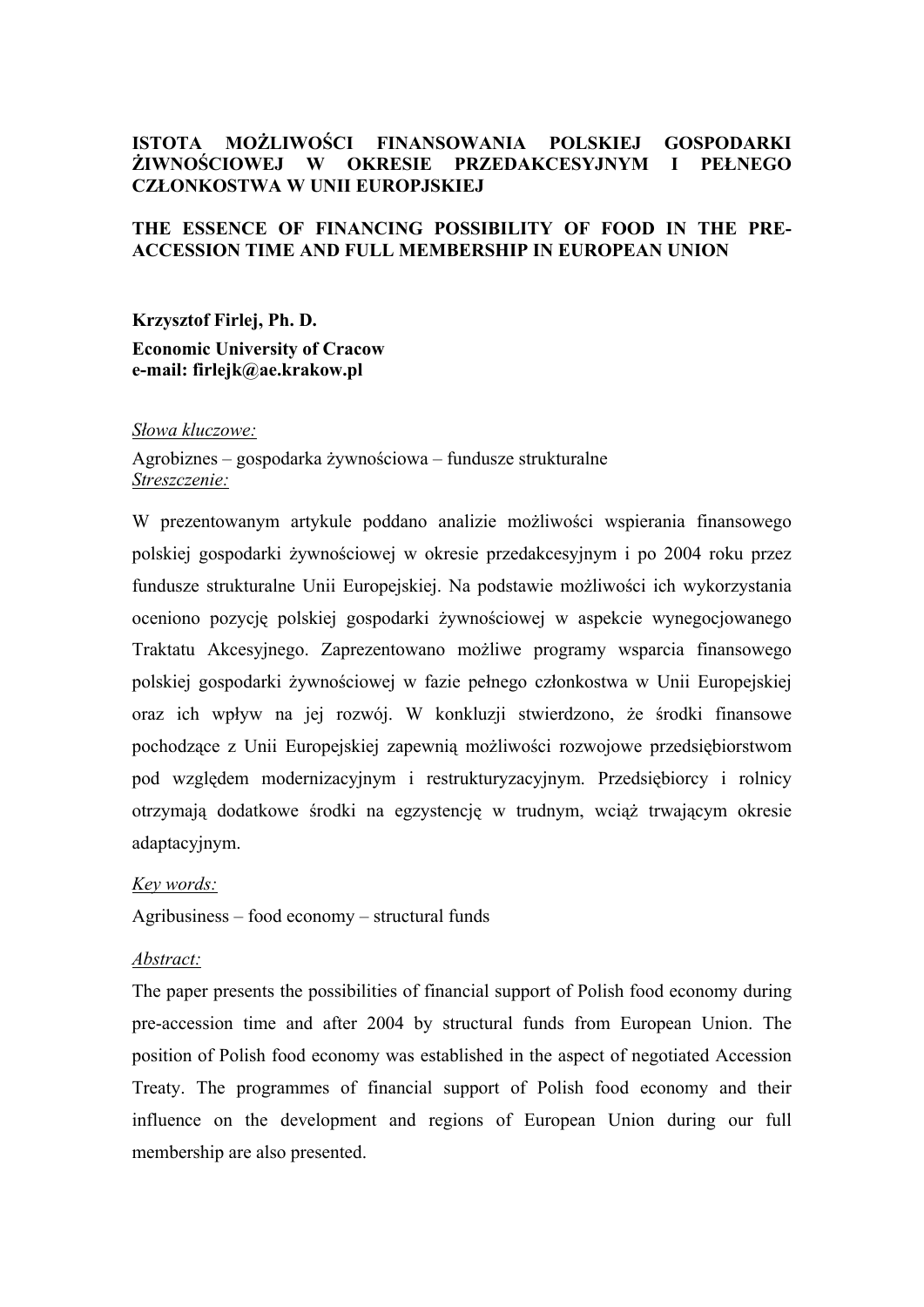### **Introduction**

Poland – as the largest and the best agriculturally developed member of EU – was the one the longest negotiating the conditions of agriculture functioning and financing. The accession negotiations in the field of agriculture before the political and economic joint with the EU turned out to be very difficult, taking years, very emotional, with many controversial opinions and full of hopes for both sides. For Poland – the country with the higher potential of agriculture than economic potential [9, s.30]– the accession to the EU was supposed to open an internal market and the access to the market with 450 millions of consumers. The accession has also opened the access to the large budget aimed at the development of agriculture and the development of rural areas[9, 30], that is how food economy has become the beneficiary of the integration [10]. On the  $13<sup>th</sup>$  of December, 2002, the negotiations concerned with integration in Copenhagen, Denmark, have ended. The problem of Polish agriculture, the conditions of its functioning and development has become one of the priorities that should be solved in order to close the last round of negotiations. Unfortunately, the negotiators of EU were tough, protecting the privileges of older EU members. Our country was the one applying for the access to Internal Market, and keeping that in mind negotiations should be prepared carefully. Many countries now are also applying for EU membership (e.g. Ukraine, Turkey) without any negotiating problems. Poland has entered the EU with the large potential in agriculture, food industry and in the sector of agribusiness. The most important problem was to protect the position of Polish agriculture in the EU market what should enable the possibilities of development and functioning within the world market.

Full membership of Poland has been a great opportunity to accelerate the dynamics of the social and economic development of agriculture that will change it according to business rules. The agriculture was the problem obstructing and elongating the accession negotiations. The discussions were based on hypothetical economic assumptions and analyses that did not give the proper projections of the future. The analyses and statistical expertises were concerned with direct additional payments and production quota establishing. Based on prepared earlier analyses the schedule of Polish agriculture accession to the EU and Common Agricultural Policy was faulty. Detailed cost-benefit analysis for the period 2004-2013 was presented by Janusz Rowiński in "Natolin Report". He says that "…the long time of negotiations has a great impact on economic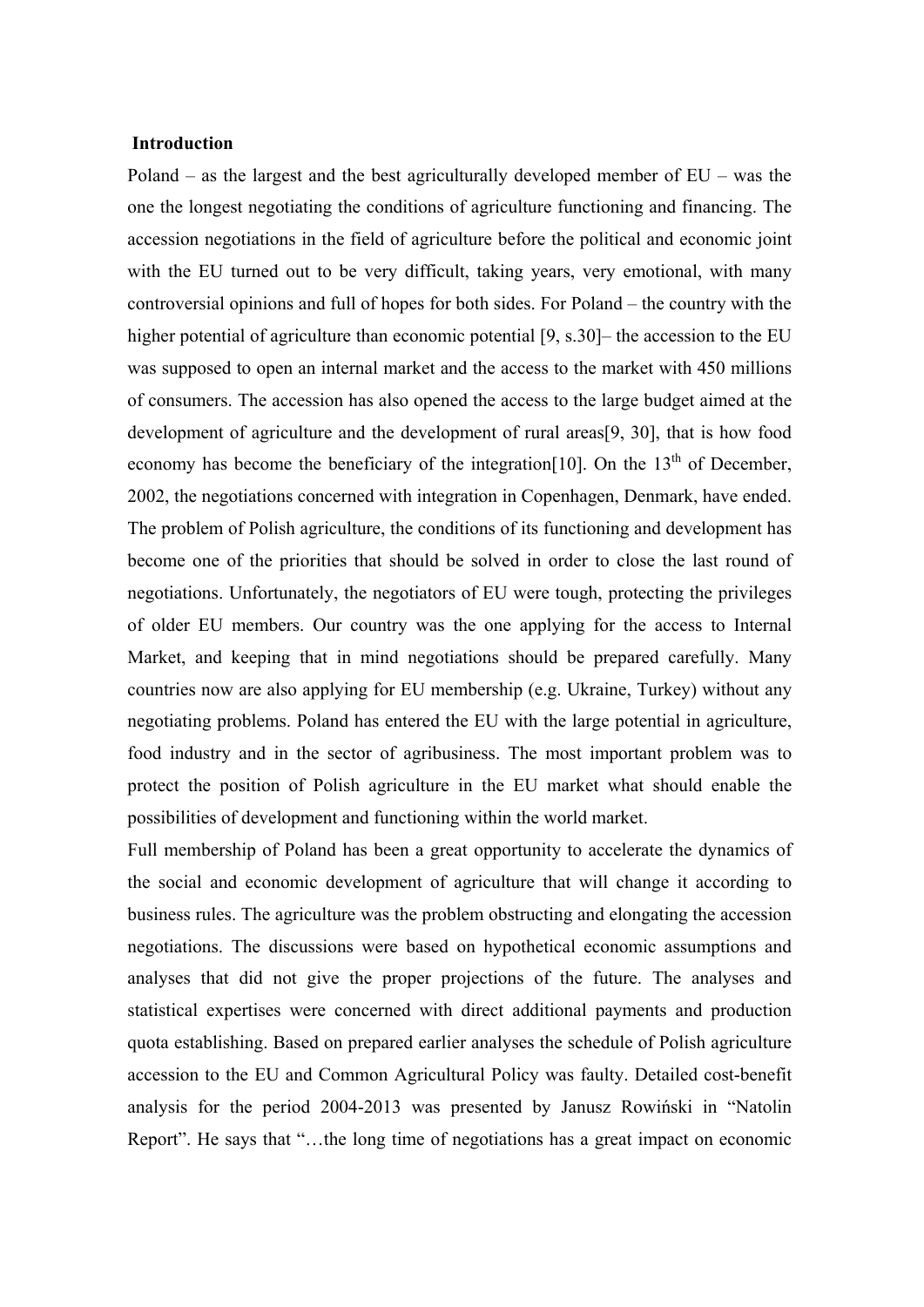count not only because of the better use of Common Agricultural Policy with time". Yearly, the direct additional payments influence the presence in the European market and the development of agricultural farms during transition time. Rural areas financing clearly brings benefits. Regional development was the most costly with the limitation of finances for agricultural branch material markets. The basic areas of rural policy support are concerned with:

- the improvement of internal structure of farms from agricultural and food industry;
- the conversion and reorientation of productive potential of agriculture, in order to implement new technologies;
- the induction of non-food production and the diversification of economic activity;
- the stable development of forests and protection of agricultural scenery;
- the maintenance and empowerment of social groups in the rural areas;
- the maintenance and promotion of extensive systems of agricultural economy (low input);
- the eradication of social inequalities and the increase of employment and better use of local resources[7, 269].

The development of rural areas in enlarged EU has begun and was planned during early nineties. During that time there were established many rules of integrating mechanisms of market integration and farms economics with the structural instruments. In 1999 the basics of rural policy development for EU were established and the mechanisms of national and regional support were described. These were the problems with the key priority to the Polish food economy. It has to underlined that production quotas and "paraquotas" in EU have got very differentiated level and their exceeding causes very high financial penalties. The Polish position was concerned with the level of production observed at the end of the eighties and at the beginning of nineties, while it should be earlier properly discounted in order to considerate future economic possibilities.

The agreement on direct additional payments was also very important and the money was disbursed shortly after documentation presentation by farmers. The studies presented by W. Czubak show that in 2005 in Poland, during the first year of direct additional payments functioning, almost all eligible farmers presented necessary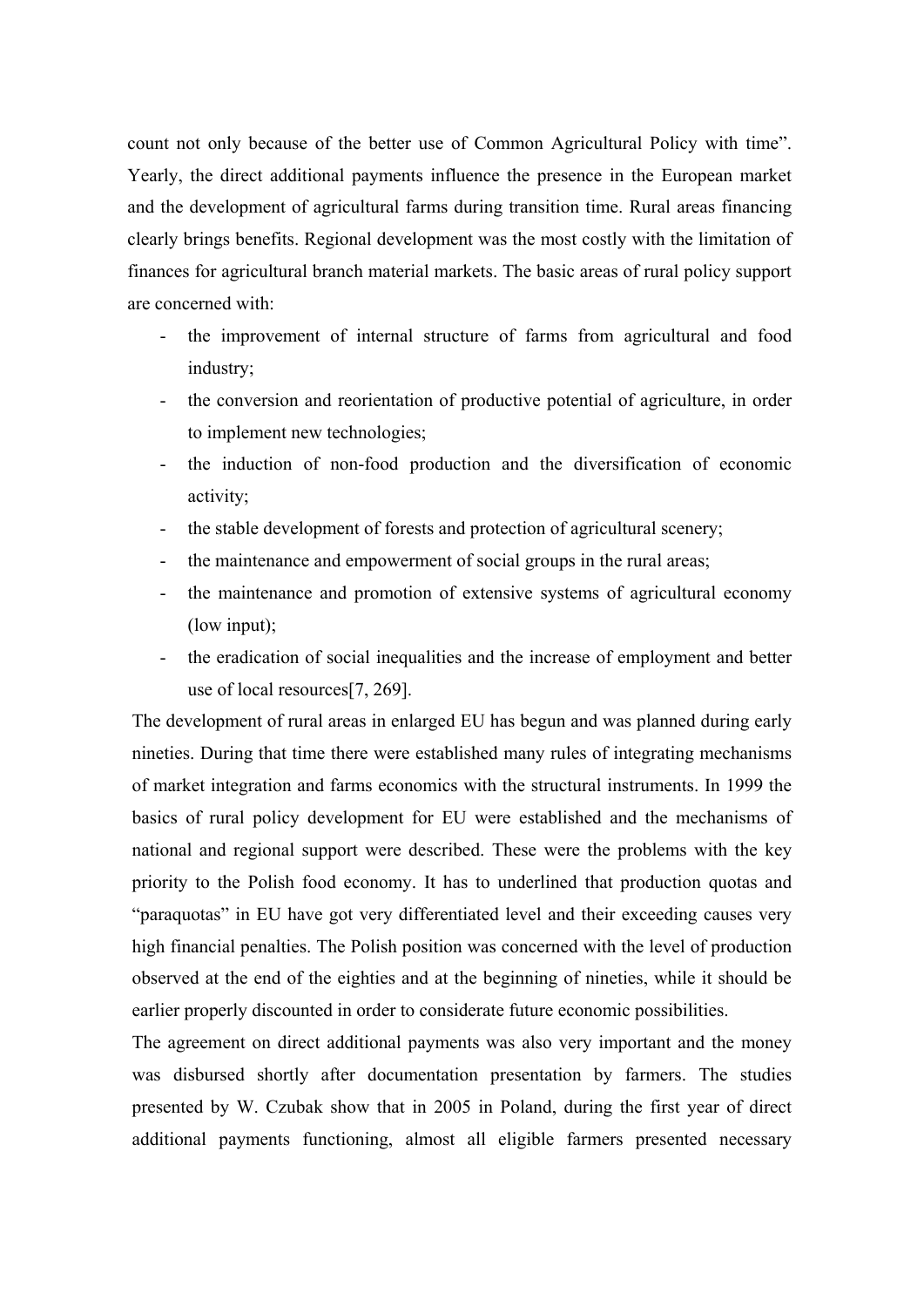documents and received the money[1,30-31]. According to the studies, Polish farmers in the years 2004-2006 received direct additional payments in the proportion of 36%, 39% and 42% of full EU direct additional payments. During next years the payments will be consequently increasing to reach 100% in 2013. Poland has got the possibility to co-finance the direct payments, but in the proportion not higher than 30% of full direct additional payment. This means that by the 2010 100% of direct additional payment will be possible for Polish farmers. However, it has to mentioned that direct additional payments are concerned with two main field of agriculture: agricultural crops – 70% of quota and meat breeding – 25% of quota.

As A. Czyżewski says, the budget[3,156-157] is the most important determinant of competitiveness, and the main reasons are:

1. The budget is higher every year and also the expenditures on agricultural sector and rural areas are increasing;

2. The cash flow between EU and Poland gives our country potentially positive net effect;

3. The legal acts from the past and the project of the budget shows that the Polish government

 consequently connects the development of agriculture and rural areas and agricultural

markets with financial support from EU.

The development of agriculture of EU is strongly influenced by Common Agricultural Policy[2,94] instruments and the farmers' income increases by the system of its support from Unions' budget.

## **The assessment of Polish food economy in the aspect of Accession Treaty**

The construction of Accession Treaty was very disputable in the context of competitiveness of Polish agriculture and food economy during the initial period of membership. The fulfilment of payments from EU by Polish budget has accelerated the process of Polish agriculture modernization and its competitiveness on the European market. Although the support from EU was important for Polish farmers, the protection of older EU members has to be understood. That is why the transition period for new member countries was needed. Each of those countries had to fulfil the requirements in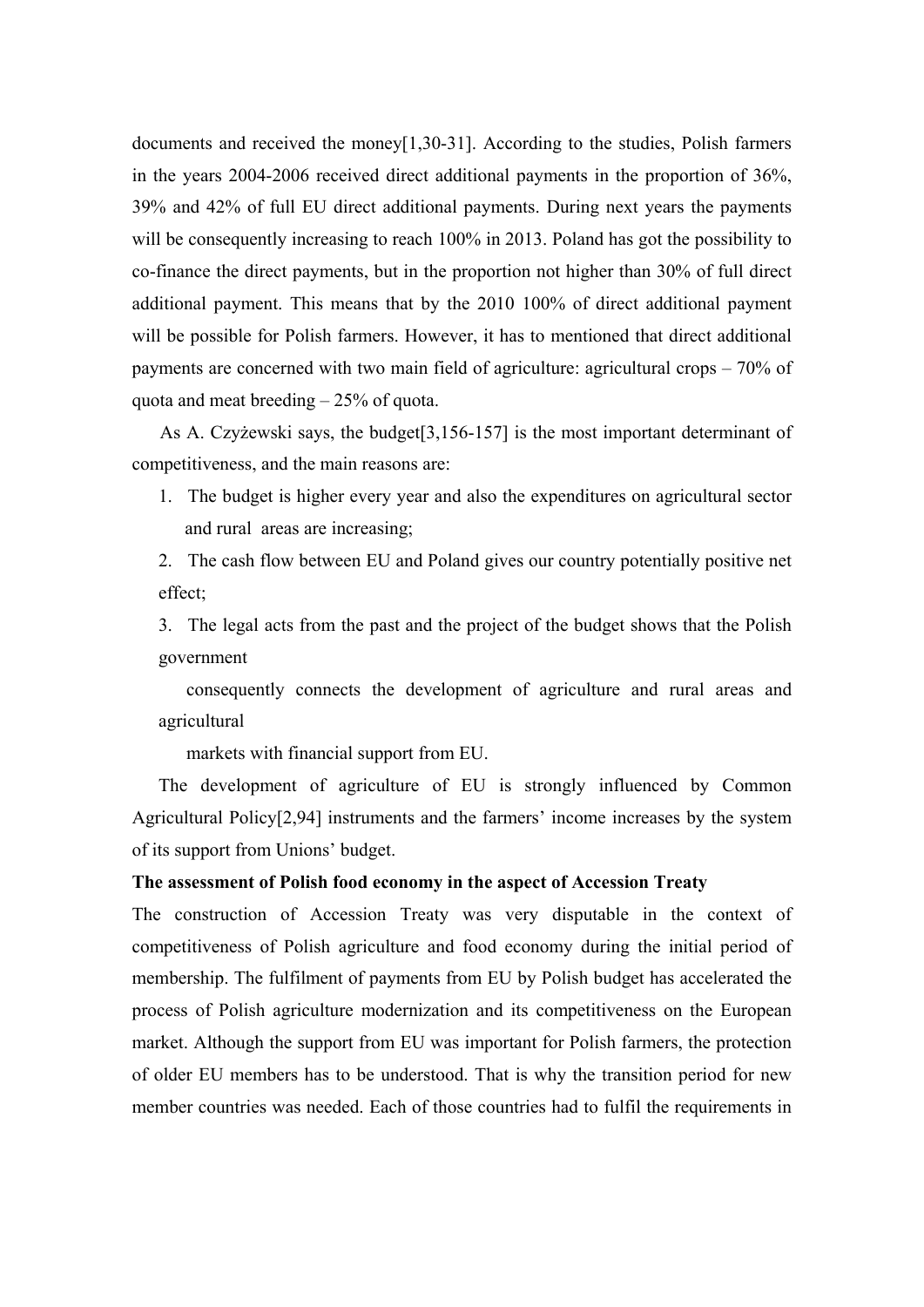order to fully participate in EU functioning. Today Poland is able to compete on the European market with its economic potential in agriculture and food industry.

Beside the direct payments, each Polish farmer from the moment of our accession to the EU has got the possibility to use structural funds. Also pre-accession funds were available, such as ISPA, SAPARD and Phare. The use of structural funds depends on farmers' initiative. The most satisfied group are beneficiaries of SAPARD fund from the sector of agricultural – food industry, because their market position today is very stable.

# **The programmes of financial support of Polish food economy during EU full membership**

There are two programmes of the development of food economy and rural areas with structural funds. Till 2006 we have had Sector Operational Programme "Restructurization and modernization of food sector and the development of rural areas" and Programme of Rural Areas Development. Rural areas use also sector operational programmes such as "The increase of economic competitiveness", "Integrated operational programme of regional development – rural areas infrastructure" and "Human Resources Development". The finances of Programme of Rural Areas Development are presented in Table 1.

# Table 1 **Finances for the Programme of Rural Areas Development in the years 2004 – 2006 (w tys. euro)**

| The table of Rural Areas Development Plan financing (miliones of EURO) |                     |         |  |
|------------------------------------------------------------------------|---------------------|---------|--|
|                                                                        | Time of programming |         |  |
| Specification                                                          | $2004 - 2006$       |         |  |
|                                                                        | Public expenses     | EU part |  |
| Structural annuities                                                   | 640,5               | 512,4   |  |
| Low income farms support                                               | 376,3               | 301     |  |
| Agricultural producers groups                                          | 25,4                | 20,2    |  |
| Support of agriculture in the areas of                                 | 976,8               | 781,4   |  |
| unfavourable economic conditions (ONW)                                 |                     |         |  |
| Support of agri-environmental business and the                         | 348,9               | 279     |  |
| improvement of animals well-being                                      |                     |         |  |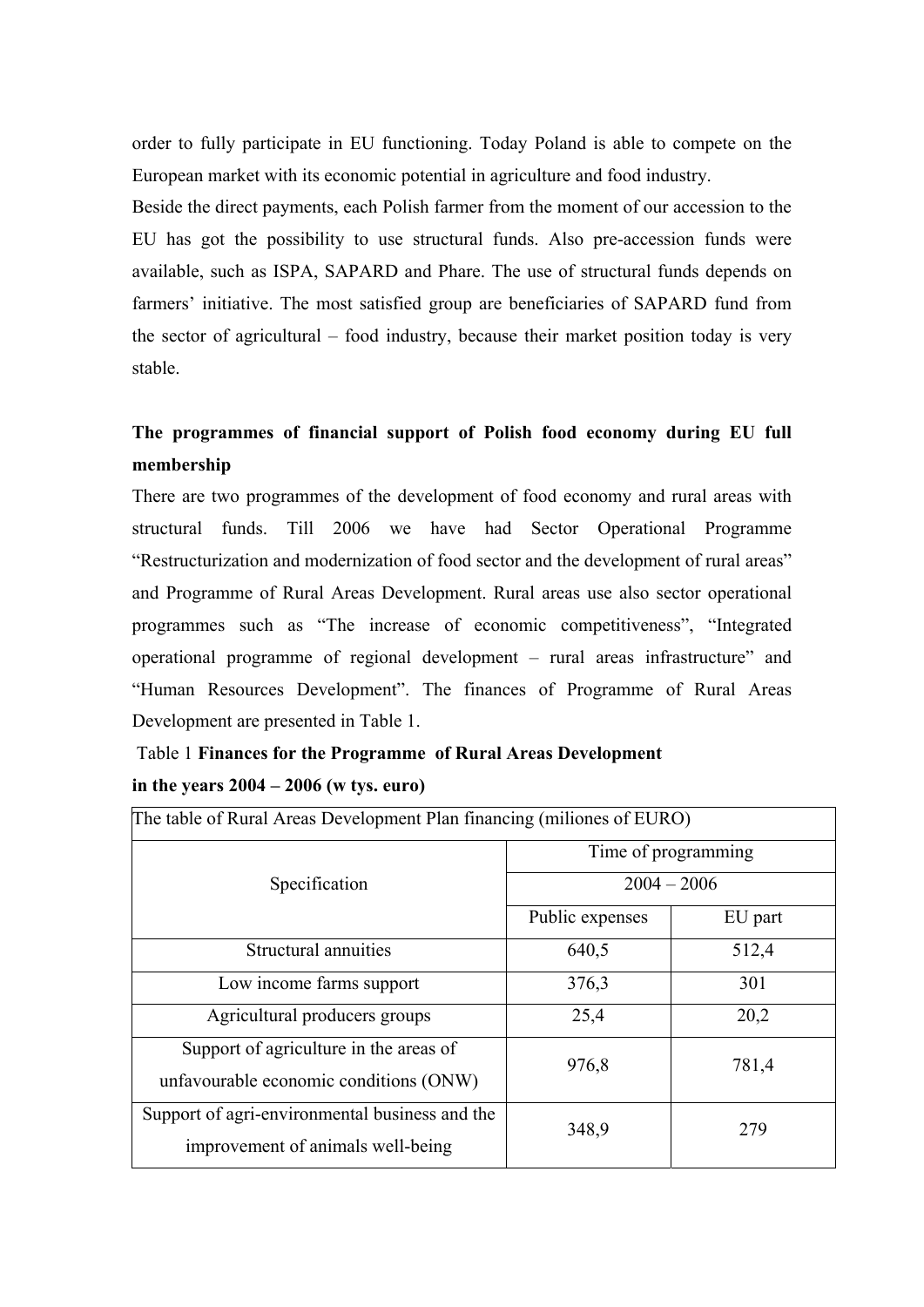| Forestation of arable land                       | 101,8  | 81,4   |
|--------------------------------------------------|--------|--------|
| Farms adaptation to the EU standards             | 243,4  | 194,7  |
| Technical support                                | 34     | 27,1   |
| Direct additional payments supplementation       | 705,3  | 564,2  |
| Projects accepted according to Directive (KE) Nr | 140    | 105    |
| 1268/1999                                        |        |        |
| In total                                         | 3592,4 | 2866,4 |

Source: *Plan Rozwoju Obszarów Wiejskich, Ministerstwo Rolnictwa i Rozwoju Wsi*, Warszawa 2004.

Sector Operational Programme "Restructurization and modernization of food sector and the development of rural areas" and Programme of Rural Areas Development is working since 2004, and its main aim is to introduce the strategy of agriculture and rural areas development. The financing of this programme will be working to the end of 2008 from the budgets of the countries, local self-governments and European Agricultural Orientation and Guaranties Fund- Orientation Section (EAGGF) and privet budgets of investors. The programme acts as a tool needed to National Development Plan acting in the part of food industry restructuriazation and rural areas development. Two strategic aims of this plane are:

- 1. The improvement of competitiveness of Polish food and agricultural economy;
- 2. Balanced rural areas development, which is working in the frame of Sector Operational Programme "Restructurization and modernization of food sector and the development of rural areas" and Programme of Rural Areas Development and National Development Plan.

The implementation of those aims takes place through the support of changes and modifications in agricultural-food industry and through balanced rural areas development. The structural support has to be supplemented, because the Programme of Rural Areas Development is single. The supplementation can take place through:

- financial transfers from the funds aimed at infrastructure development (ERDF);
- employment and human resources development (ESF and ERDF);
- instruments of national support[6].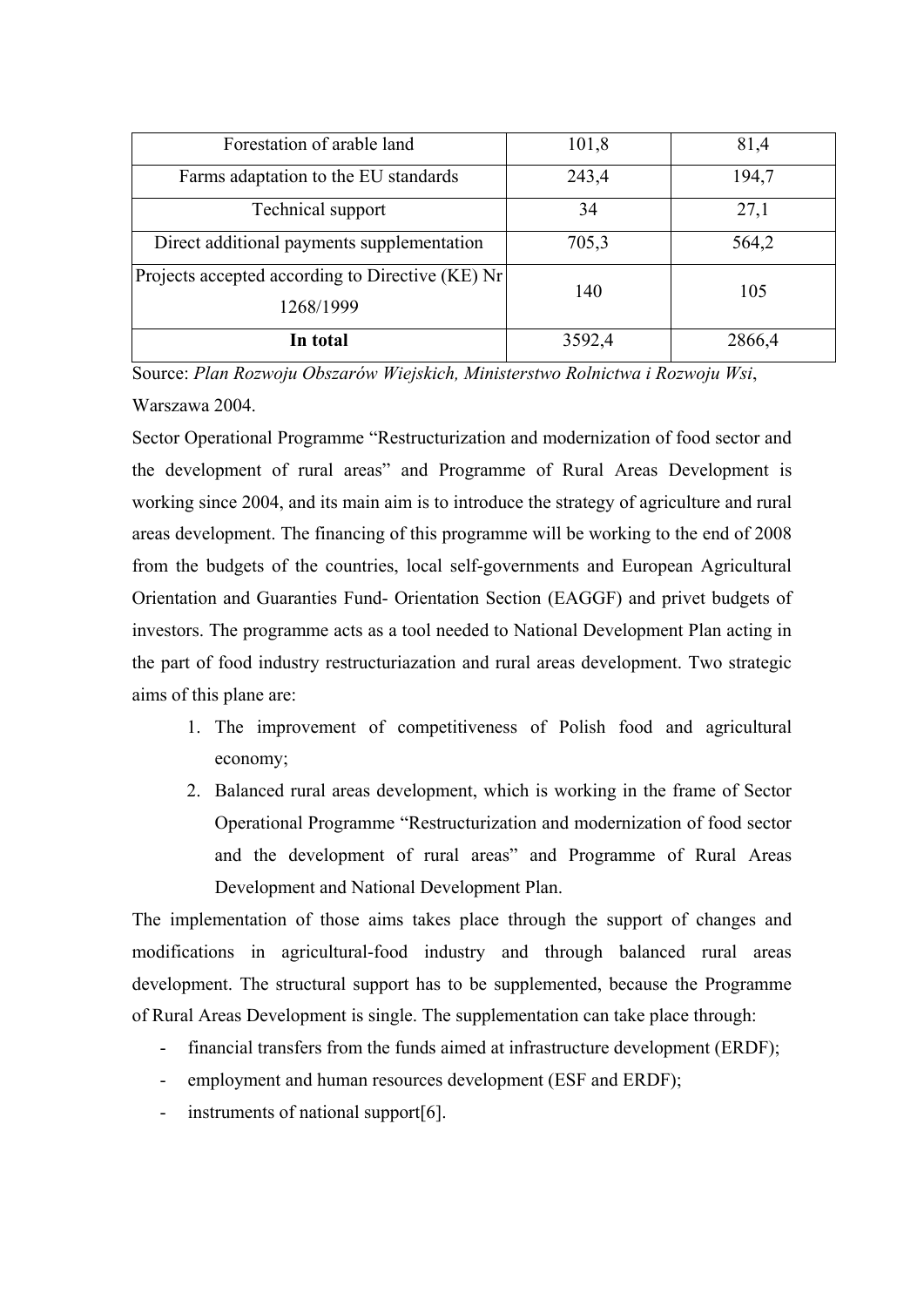The implementation of above mentioned plans enables the modernization of Polish agriculture and food industry, what is proved to be cost-effective. Total amount of money for Rural Development Plan is 3592,4 million Euro. Part of this goes to the supplementation of direct additional payments (705,3 million Euro) and SAPARD Programme financing (140,0 million Euro[5]).

# **The influence of financial support on the development of Polish food economy and its branches.**

Evaluating the Polish agriculture functioning and food economy after three years of full membership it has to be noted that its position is being stable and satisfactory. The modernization is needed in order to develop the agribusiness. Good functioning of many Polish firms in the European market is an example for further changes.

The applications of farmers for support of the investments expend the funds of Agriculture Restructurization and Modernization Agency in Poland. Till 2006, farmers received 5,83 billion PLN[4]. These money largely helped to reach the competitiveness of EU market. Farmers in their applications declare the agricultural infrastructure development, breeding, cultivation, rural areas culture preservation and other strictly business actions, such as biomass production, consolidation of ground and water economy restructurization. In 2005 and 2006 Poland received 1,35 billion Euro, and till 2007 with the origins of European Agricultural Rural Areas Fund the sum of the support will be extended by 40% to reach 1,89 billion Euro. In 2005 500 thousand of firms were applying for those money. However, you should keep in mind that since 2007 EU does not support large farms, according to the strategy of agriculture development and then competitiveness and diversification of agriculture development.

The assumptions of Common Agricultural Plan mean benefits that enable better development and modernization of many branches important for agribusiness (e.g. food industry or infrastructure).

### **Conclusions**

The main aim of EU financial support is to enable development possibilities for Polish agribusiness in the aspect of restructurization and modernization, especially during transition time. The experience gained by beneficiaries can help the next farmers applying for finances.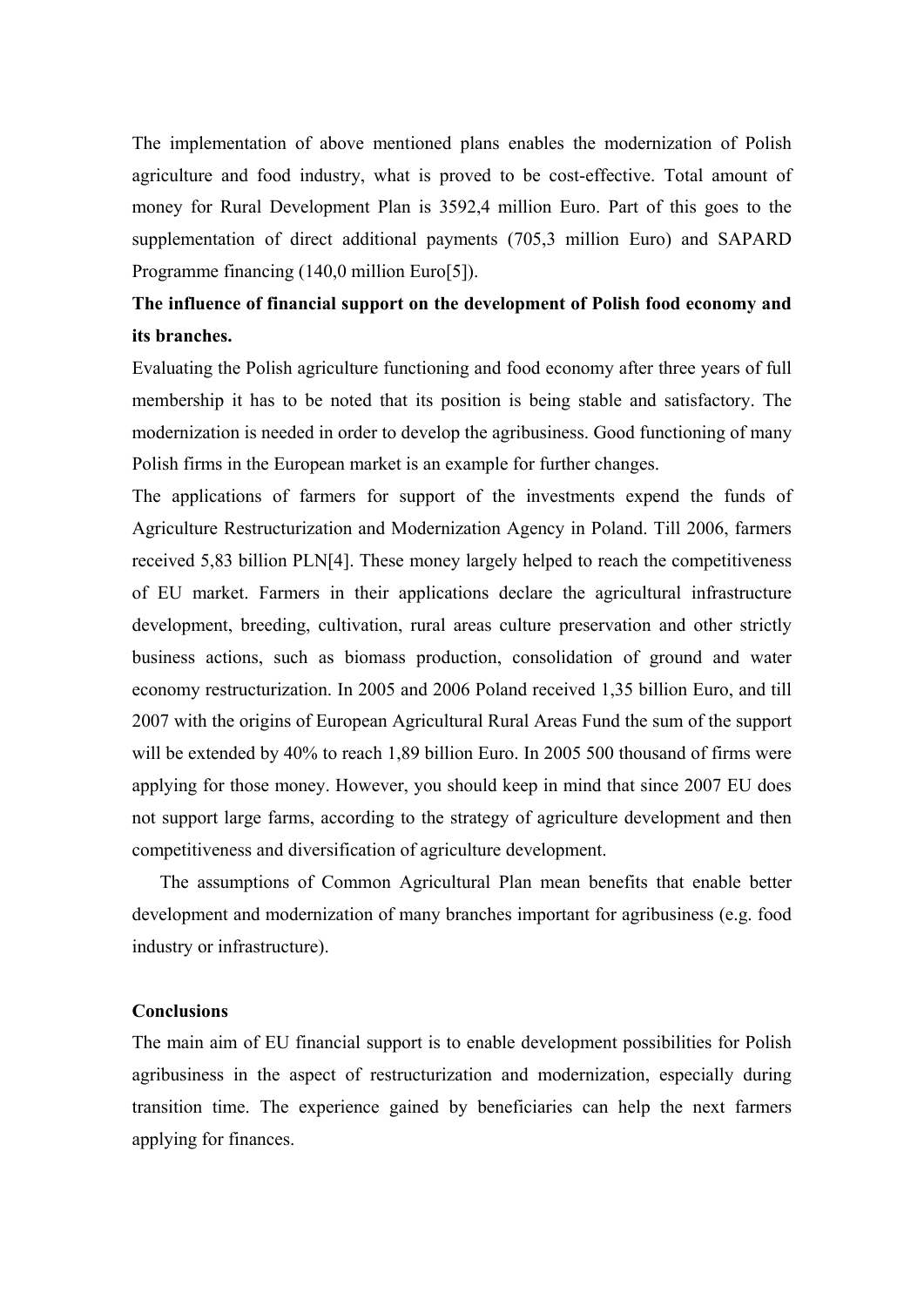The evaluation of situation, reactions of farmers and the effects observed lead to the following conclusions:

- 1. Many branches of Polish agriculture and food industry had to bear with high cost of adaptation to EU law and requirements. It concerns mainly such branches as meat, milk and poultry, in which only a few firms fulfilled the EU norms.
- 2. The agribusiness sector is still bearing with cost of legislative adjustment to the EU. It is a consequence of sanitary, veterinary and environmental requirements fulfilment. The cost of adjustment is also caused by world market changes.
- 3. The cost of adjustment should be carefully compared with benefits, especially during transition time.
- 4. The benefits from the accession to the EU are seen through the amount of money received by Polish farmers. These finances will be further supplemented from national budget.

### *Literatura:*

- (1) Czubak W., *Ocena dopłat bezpośrednich w gospodarstwach indywidualnych*, [w:] Roczniki Naukowe SERiA, Tom VIII, Zeszyt 1, ISSN 1508-3535, Warszawa – Poznań 2006, s. 30-31,
- (2) Czyżewski A., Grzelak A., Matuszczak A., *Integracja versus globalizacja jako problem polityki rolnej*, [w:] Roczniki Naukowe SERiA, Tom VIII, Zeszyt 4, ISSN 1508-3535, Warszawa – Poznań 2006, s. 94.
- (3) Czyżewski A., *Rozliczenia budżetowe między Polską a Unią Europejską w sektorze rolno – żywnościowym jako przesłanka poprawy jego konkurencyjności po 2004 roku,* [w:] S. Urban, *Agrobiznes 2006. Konkurencja w agrobiznesie – jej uwarunkowania i następstwa*, Tom 1, Wydawnictwo Akademii Ekonomicznej im. Oskara Langego we Wrocławiu, ISSN 0324-8445, Wrocław 2006, s. 156-157.
- (4) Kozmana M., *Pomoc idzie jak woda.* Rzeczpospolita Nr 142, 2005.
- (5) *Plan Rozwoju Obszarów Wiejskich*, <http://www.bip.minrol.gov.pl/DesktopDefault.aspx?TabOrgId=1320>
- (6) *SPO Restrukturyzacja i Modernizacja Sektora Żywnościowego oraz Rozwój Obszarów Wiejskich*. http://www.srodki-strukturalne.pl/infopage.php?id=26.